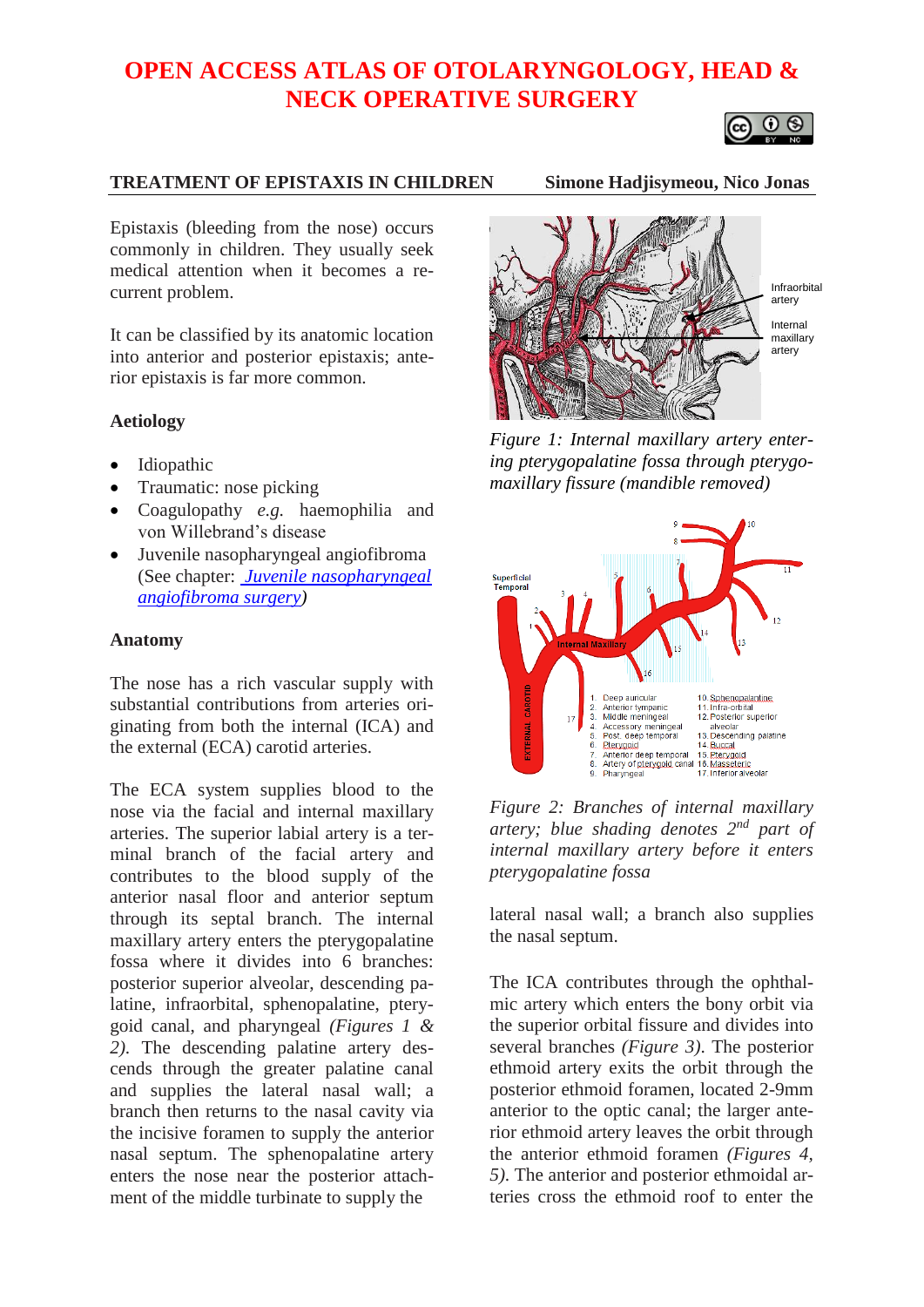anterior cranial fossa and then descend into the nasal cavity through the cribriform plate where they divide into lateral and septal branches to supply the lateral nasal wall and nasal septum *(Figure 3)*. Kiesselbach's plexus or Little's area is located on the anterior cartilaginous nasal septum*;* it is an anastomotic network of vessels originating from both the ICA and the ECA *(Figures 6, 7)*.



*Figure 3: Ophthalmic artery gives rise to anterior and posterior ethmoidal arteries and the supratrochlear and supraorbital arteries*



*Figure 4: Right medial orbital wall illustrating the anterior and posterior ethmoidal foraminae*



*Figure 5: Anterior ethmoidal artery (AEA) exiting anterior ethmoidal foramen at level of frontoethmoidal suture line (right eye)*



*Figure 6: Arterial supply to nasal septum*



*Figure 7: Prominent vessels located on the right anterior cartilaginous septum in Kiesselbach's plexus/Little's area*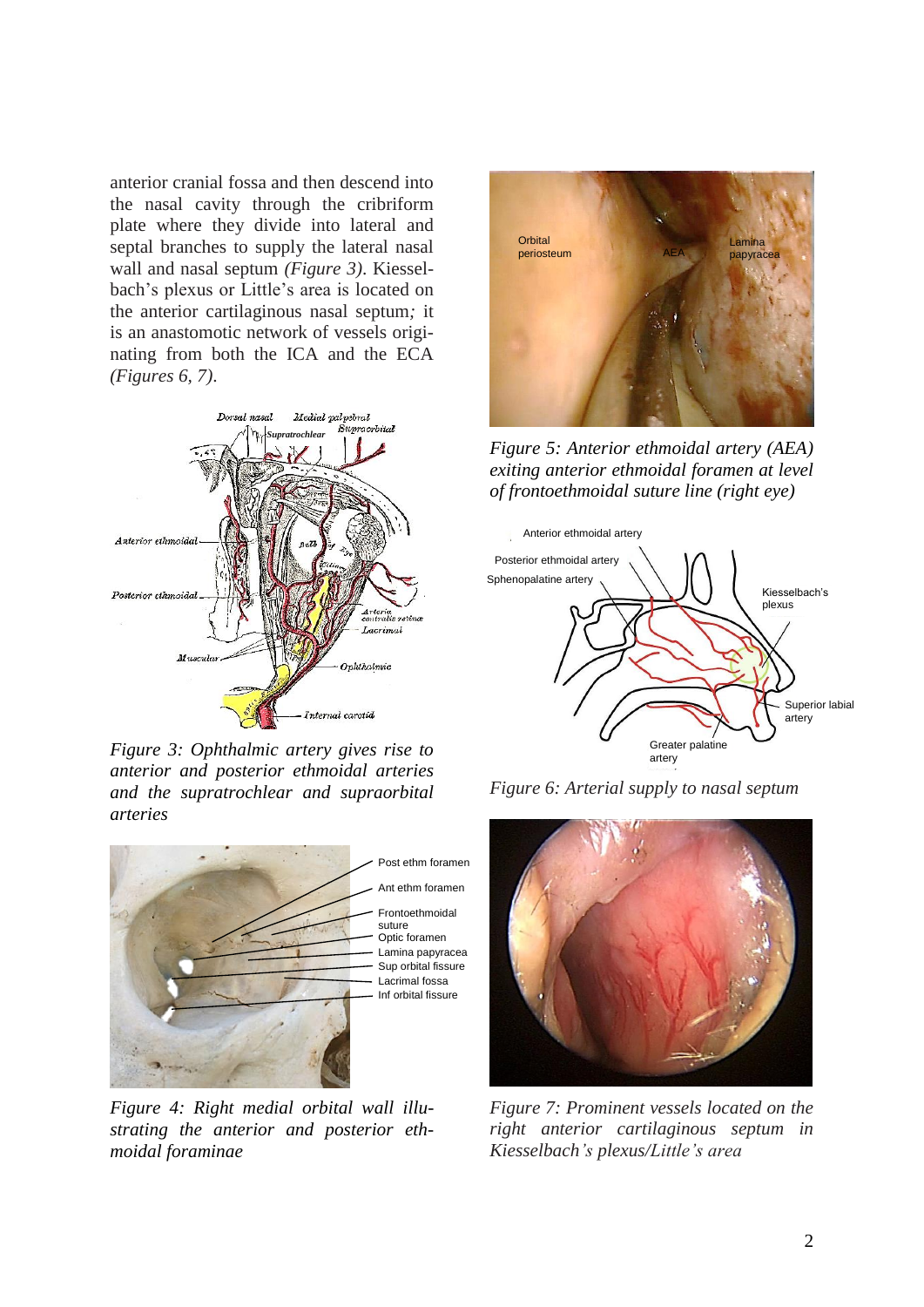#### **Assessment**

Anterior rhinoscopy usually reveals a bleeding point, prominent anterior septal vessels or ulceration *(Figure 8).* If a likely source of bleeding is not apparent, then nasendoscopy should be performed to exclude a posterior cause for the epistaxis.



*Figure 8: Ulceration of the right anterior nasal septum causing epistaxis*

## **First aid / Advice**

While the nose is bleeding, sit the patient upright with the neck flexed and head forward. Pinch the anterior (soft) part of the nose between thumb and index finger for a few minutes to apply pressure to vessels in Little's area. Apply an ice pack to the forehead, to the bridge of the nose, or place a block of ice in the mouth to promote vasoconstriction and hence reduce blood flow to the nose  $1, 2$ . These measures stop most acute nosebleeds.

#### **Cautery (chemical or electrocautery)**

Anterior epistaxis originating from prominent vessels on the anterior septum can usually be controlled by applying antiseptic cream to the nasal vestibule, or by cauterization. The basic equipment required for nasal cautery with silver nitrate and for monopolar or bipolar electrocautery is outlined in *Figures 9 & 10.*



*Figure 9: Headlight, local anaesthetic / decongestant preparation, Thudicum nasal speculum, dressing forceps, cotton wool, silver nitrate cautery stick and antibiotic ointment*



*Figure 10: Headlight, local anaesthetic / decongestant preparation, insulated and non-insulated nasal specula, insulated bipolar forceps, insulated monopolar needle, dressing forceps, cotton wool and antibiotic ointment*

## *Chemical cautery*

A cotton wool ball is soaked in a decongestant and local anaesthetic and is placed in the anterior nasal cavity for 10 minutes. Cautery is done with a silver nitrate stick *(Figure 11)*. When silver nitrate comes into contact with a wet surface it forms nitric acid which causes a chemical burn. Paraffin jelly is applied to the upper lip to prevent a chemical burn and staining from silver nitrate mixed with nasal mucus spills onto the upper lip *(Figure 12).*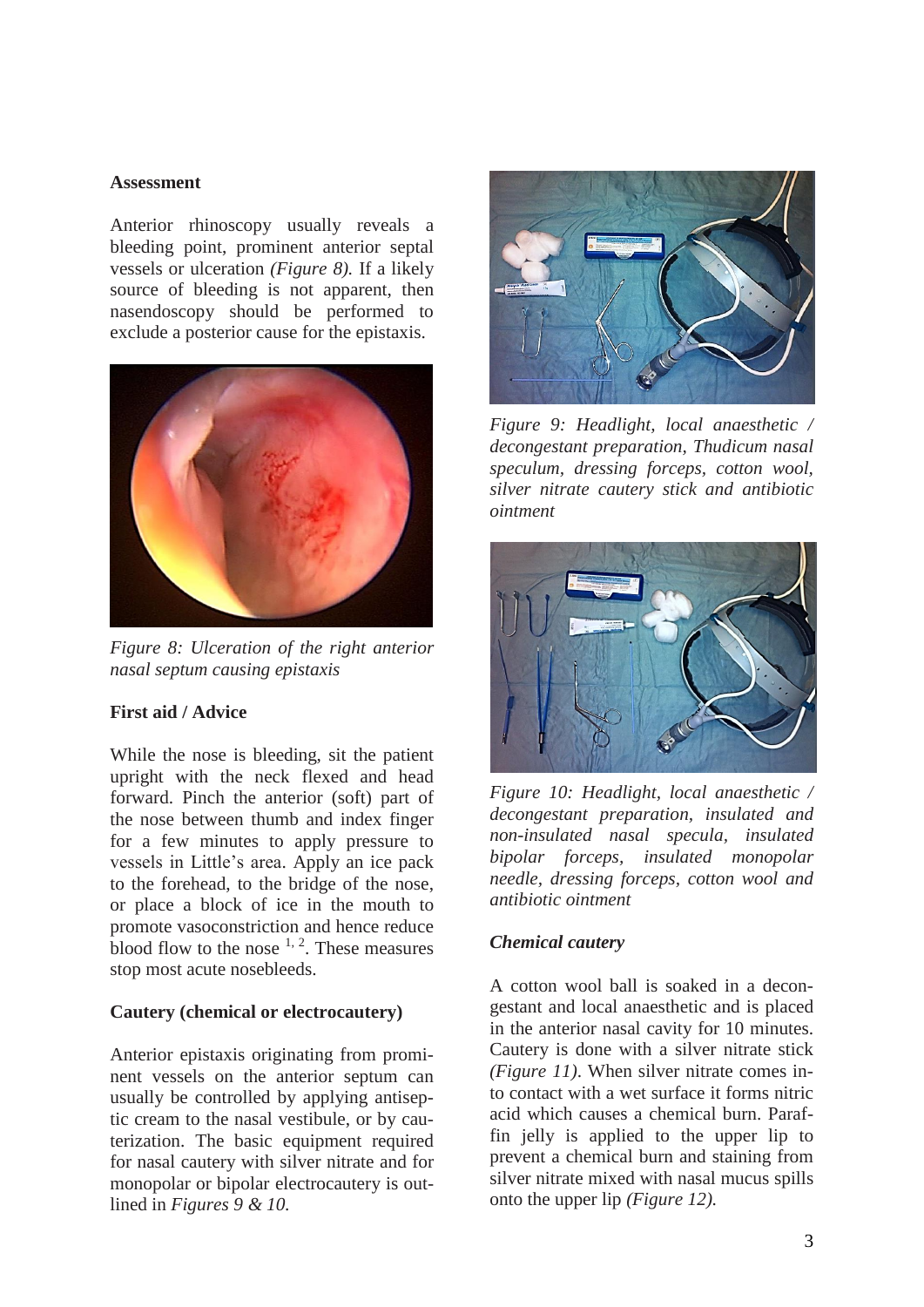

*Figure 11: Silver nitrate sticks*



*Figure 12: Paraffin jelly has been applied to the upper lip to avoid a chemical burn and staining of the skin by silver nitrate*

The patient is asked to blow and clear the nose. Initially cauterize the area surroundding the bleeding point to shrink vessels that supply it; then cauterize the bleeding point *(Figure 13).* Apply silver nitrate for 5-10 seconds to each location to avoid a deep burn which may cause necrosis and a septal perforation. The parent / caregiver is instructed to apply antibiotic cream to the cauterized area for a week following cauterization.

## *Electrocautery (Figure 14)*

Bipolar or monopolar cautery may be used when chemical cautery fails to control anterior epistaxis on at least two occasions*.* It is generally done under general anaesthesia in children.



*Figure 13: Cautery with silver nitrate to an anterior septal vessel*



*Figure 14: Cautery to anterior septal vessels using bipolar forceps*

# *Complications of cautery*

These include nasal adhesions and septal perforation. *Avoid cautery to opposing areas of the septum* at the same sitting to reduce the chance of a septal perforation occurring. A chemical burn presenting as discoloration of the skin of the nasal vestibule and upper lip can persist for up to a week; hence the need to protect the skin by applying Vaseline to the upper lip.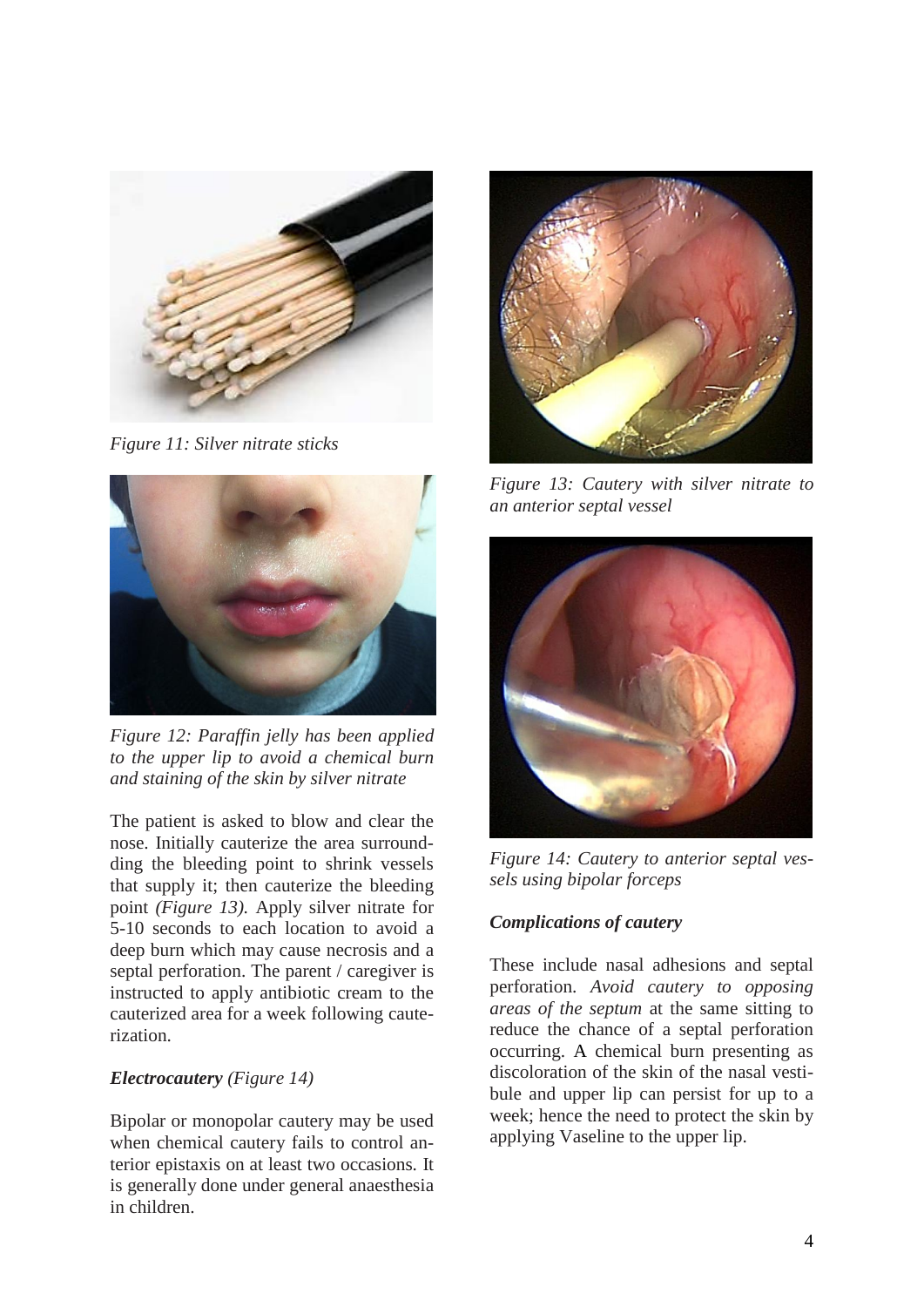## **Surgical intervention**

This is considered if the former interventions fail to control anterior epistaxis, or with posterior epistaxis.

#### *Examination of the nose under general anaesthesia and electrocautery*

- Prepare the nose with a topical decongestant and local anaesthetic
- Examine the nose with a 4mm Hopkin's rod or if not available, with a headlight and Killian's speculum
- Cauterize bleeding points with either an insulated monopolar needle or with bipolar forceps
- Occasionally cauterisation cannot be performed or is unsuccessful and nasal packing must be inserted to control bleeding

#### *Sphenopalatine artery ligation*

If electrocautery fails to control the bleeding, the next step to consider is endoscopic sphenopalatine artery ligation. An incision is made in the middle meatal wall just anterior to the posterior attachment of the middle turbinate. A mucosal flap is carefully elevated to identify the ethmoidal crest. The sphenopalatine artery is seen to enter the nasal cavity just posterior to the crest. The artery is clipped or cauterized using sphenopalatine bipolar forceps *(Figure 15)*.

## *Other arterial ligations*

Ethmoidal, internal maxillary or external carotid artery ligation is very rarely required in children *(Figure 15)*. Internal maxillary and external carotid artery ligation have the added disadvantage that it precludes subsequent embolization should it be required.



*Figure 15: Liga clips being applied to the anterior ethmoidal artery (AEA)*

## *Embolisation*

Bleeding from the ECA system may be controlled with embolisation, either as a primary modality or when surgery has failed to control bleeding. Angiography is performed to check for the presence of unsafe communications between the ICA and ECA systems. Selective embolisation of the internal maxillary artery and sometimes the facial artery may be performed. The most common reason for failure is continued bleeding from the ethmoid arteries.

#### **Postoperative care**

Employ measures to promote healing of the cauterized areas *e.g.* saline nasal spray and antiseptic nasal ointment.

#### **Patient education**

The following measures are advised during the 1<sup>st</sup> few days following cauterization

- Saline nasal spray
- Antiseptic nasal ointment
- Avoid blowing the nose hard
- Avoid digital nasal manipulation/picking the nose
- Avoid aspirin and non-steroidal antiinflammatories (NSAIDs)